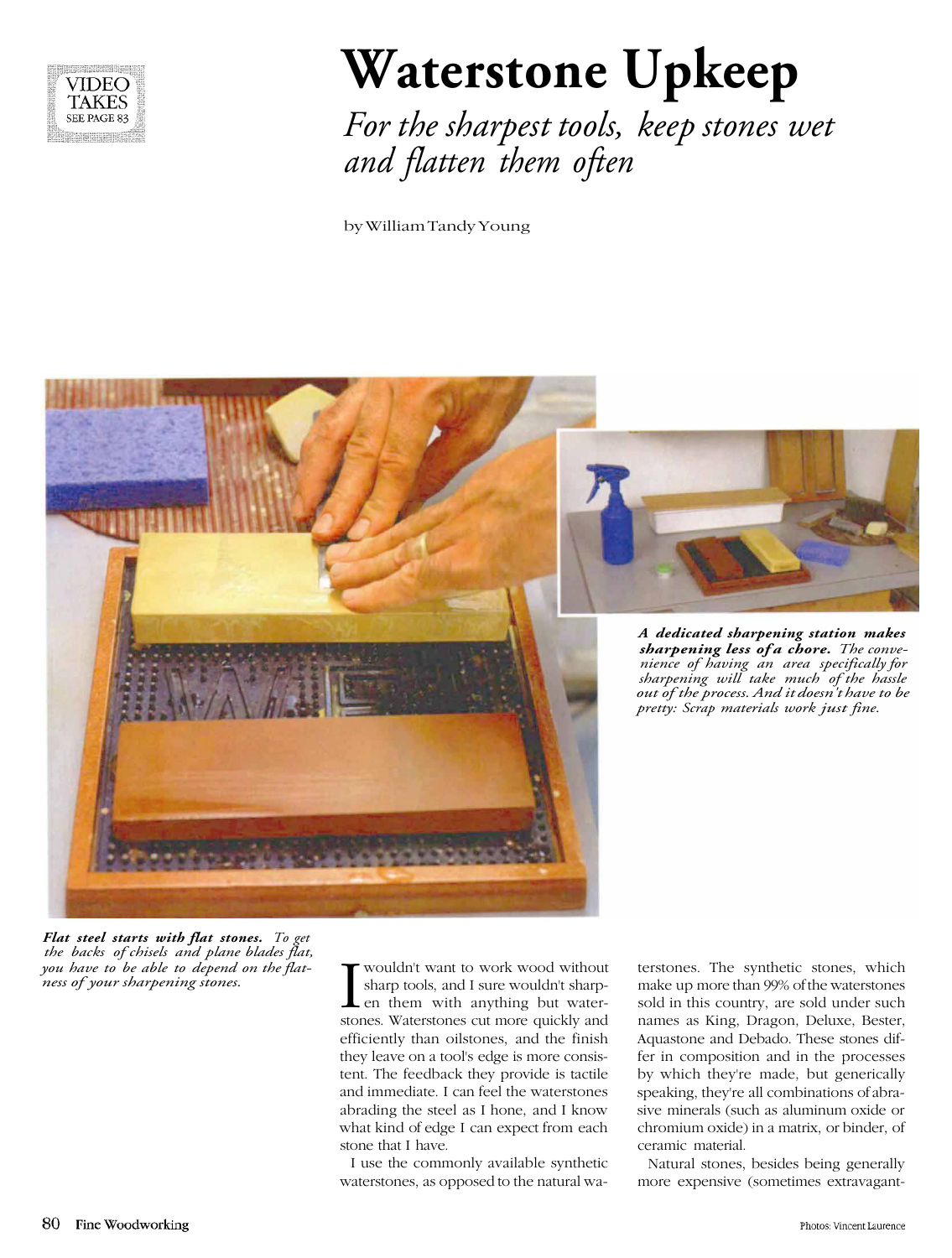ly so), also need to be treated differently. Most importantly, perhaps, natural stones should not be stored in water, or they could crack and eventually decompose. So for the purposes of this discussion, I will talk about the synthetic stones that I use and am familiar with.

Waterstones belong in that select group of tools whose actual performance is as good as the claims and fanfare that precede them. If you don't believe that, try talking to a woodworker who's switched from oilstones to waterstones. But waterstones don't work magically; using them effectively requires care and practice.

My first attempts at honing with waterstones were erratic and messy, and I found myself spending more time maintaining the stones than using them. Ultimately, though, I developed a sound technique. Working with waterstones is now a delight; I can sharpen my tools quickly and consistently, which in turn helps make hand-tool use a more fluent and vital practice in my shop. Here's a basic overview of how I have come to integrate the storage and maintenance requirements of synthetic Japanese waterstones into my shop space and routine.

## **Getting the stones ready**

You don't need a huge collection of waterstones; I more than got by for years with just an 800-grit stone, a 1,200-grit stone and a polishing (6,000 or finer) stone. A nice addition would be a supercoarse stone, about 220- to 400-grit, to speed the preparation of new tools. Many wood-workers also use an intermediate stone, something around 3,000-grit.

Before soaking your stones, label their ends with a permanent marker. This tells you which grit is which at a glance and which face of the stone is which (top and bottom). This is important because you'll want to use each face of a stone for a different purpose. The top faces of coarse and intermediate stones are used for sharpening and the bottom faces for truing the next finer stone. The top face of your polishing stone is for sharpening flat blades; the bottom face is for honing tools that tend to wear a stone unevenly, such as carving tools.

Because I use both faces of each stone, I remove any bases that they are mounted on. The easiest way to do this is to bandsaw the bases off with the stone on its long edge and the top face of the stone bearing against a fence. Aim to split the glueline between the stone and the base, but don't actually cut into the stone itself. Once the base is off, you can sand any

traces of glue off the bottom of the stone using coarse sandpaper and a block.

#### **Storage**

I prefer keeping stones together standing on end in a 5-gal. plastic bucket rather than in individual food-storage containers or aftermarket stone ponds (see the bottom photo below). It would be too much fuss opening and closing the food containers every time I needed a stone, and the ponds just don't contain a sufficient volume of water. If you'll be moving the bucket around your shop, you can put a short length of wide PVC or other plastic pipe in the middle of the bucket to keep the stones from banging against each other

I keep synthetic stones soaking continu-



*Keeping slip stones in a separate smaller bin keeps them safe. Otherwise, the big stones in a bucket would stand a good chance of breaking the slip stones.*



*Salvaged 5-gal. bucket makes a good storage bin for waterstones because it contains plenty of water to keep the stones clean. Place a section of perforated rubber mat at the bottom of the bucket to cushion the stones and to keep them from sitting in a slurry of mud.*

ously in a bucket of water, which I change fairly often. The water you use should be potable tap water at the very least. The tap water in my shop is rather nasty, so I use a canister filter on the faucet to remove any large impurities.

Like wood, the porous surfaces of waterstones will distort with wide variations in their moisture content, so it's best to keep them immersed in water. A stone that's flat when wet may cup or twist slightly as it dries. Likewise, a stone that's flat when dry is unlikely to stay flat when soaked.

Polishing stones (stones in the 6,000- to 8,000-grit range) are an exception to the "keep 'em soaking" rule. You can store a polishing stone either wet or dry. (If kept dry, spritz your polishing stone with water before use.) Either method is fine; just pick one and stick with it. If you keep your polishing stone dry, the small amount of water you use to hone will not measurably affect its flatness.

Some woodworkers keep stones of different grits in separate buckets. These woodworkers are concerned that particles from the coarser stones could scratch the finer stones or become embedded in them and then damage the steel they're sharpening. But I don't separate these stones, and I haven't had a problem. By keeping the bucket full of fresh water, changing the water frequently and swabbing the stones off as I pull them out for use, I've been able to keep the stones clean and uncontaminated by coarser grits.

Excess sharpening slurry, or mud, does settle and collect at the bottom of the bucket. To keep the ends of the stones from standing in this mud, I cut out a section of rubber floor mat and lined the bottom of the bucket with it.

If you use a variety of waterstones from different manufacturers, you may choose to keep different brands soaking in different containers. Until recently, I'd worked mainly with King stones, but lately, I've begun using some of the newer ceramic stones (such as Bester and Aquastone). If kept in the same bucket with King or similar clay stones, the mud from the newer stones will completely envelop the King stones, requiring a good rinse before you can use them. It's also a good idea to keep small stones like slip stones soaking in a separate small tub, so they won't get chipped by the benchstones (see the top photo on this page).

## **Making a dedicated space for a sharpening station**

You should carefully consider where you plan to do the actual sharpening. A dedicated sharpening station is not an absolute necessity, but it sure helps. I put a simple table together from flakeboard offcuts and dressed up the top with a partial sheet of discount plastic laminate from the local building-materials supplier (see the photo at right on the facing page). The table is stoutly bracketed and screwed to a stud wall for rigidity.

Items I keep at the sharpening station include a squirt bottle, a sponge, a cotton rag, a covered leather strop block and a little container of camellia oil (available from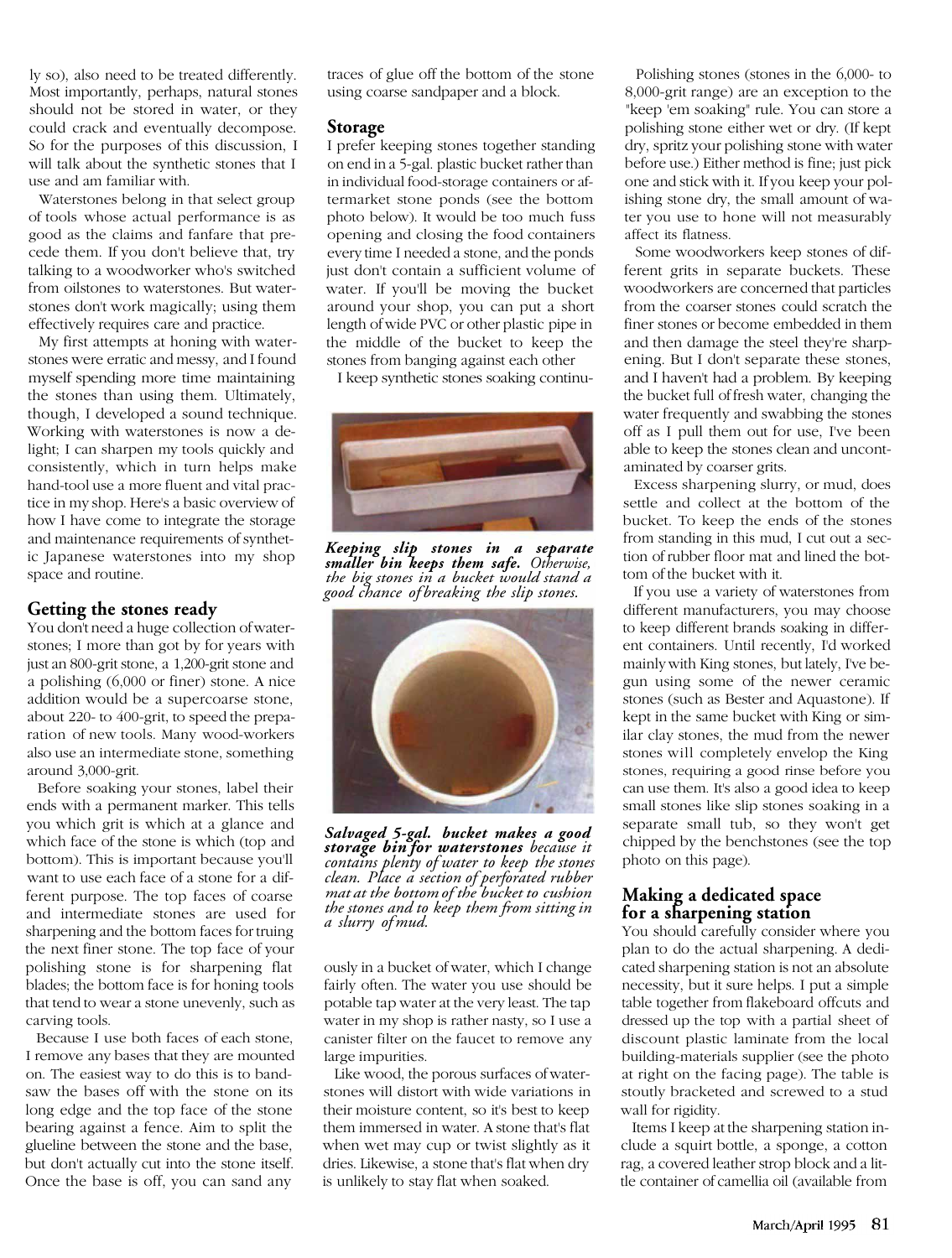## **STONE-HOLDING SOLUTIONS**



*Trays keep stones from sliding around when you're sharpening. The old tray, on the right, is still in service and working fine after a dozen years. Water damage is just beginning to occur. The new tray uses a rubber mat to keep the stones from sliding around. The tray is kept in place with indexing pins set into the table.*

*Tray with a cleat makes a good shortterm or job-site sharpening station. The author uses a scrapwood tray with a cleat that can be clamped in a vise.*

The Japan Woodworker, 1731 Clement Ave., Alameda, Calif. 94501; 800-537-7820) to wipe blades with after sharpening and drying them. All but the camellia oil were free or cheap, and they all contribute to making sharpening quicker, cleaner or more effective. The camellia oil is a bit pricey, but a little goes a long way.

To hold the stones in place, I made trays out of water-resistant exterior grade, medium-density fiberboard (MDF). The trays hold the stones firmly, and they contain excess water and sharpening mud for easy cleanup, I used four or five coats of Waterlox to seal the MDF thoroughly; polyurethane would work as well or better. The trays have slotted backs that register on dowel pins set into the tabletop. The two top pins fit into the back slots, and the two side pins restrict the tray's lateral movement. Another scrap of rubber door mat keeps the stones from sliding around in use (see the top and center photos on this page).

If you don't want to take the time to build a dedicated sharpening station, you could make a tray with a cleat below to clamp in a vise, which is what I use when working on-site (see the bottom photo at left).

### **Flattening stones and keeping them that way**

Initial preparation and maintenance involve essentially the same process: abrading any high spots until the stone is perfectly flat. If integrated into your normal sharpening routine, maintenance can become second nature, an automatic reflex that doesn't slow you down.

Because waterstones wear more quickly than oilstones, they need to be checked and trued frequently. I check my stones each time I use them and will typically retrue them several times during the course of preparing a new plane iron.

To flatten my coarsest stone, I use a  $\frac{3}{8}$ -in.-thick sheet of glass, about 4 in. by 10 in., faced on both sides with 80-grit, cloth-backed, industrial wide-belt sandpaper. I went through the scrap bin of a local glass supplier, checking various pieces for flatness with a Starrett straightedge. When I found a good flat piece, I had the glass supplier ease the edges. I applied the paper to the glass with a solvent-based contact cement. Other adhesives like photo mount or water-based contact cements don't hold up in wet use nearly as well as the contact cement.

I use the sandpaper plate to flatten both faces of the coarsest stone in a set (an 800-grit, for example), working slowly and deliberately at my sharpening station (see the top photo on the facing page). I reserve the top face of the coarsest stone for sharpening and use its bottom face for truing both faces of the next finer stone, such as a 1,200-grit. I do this stone-to-stone face-truing right over the bucket, resting the back of my left wrist on my bent left knee to keep one stone stationary while rubbing the other stone around with my right hand (see the center photo on the facing page). To complete the process, I use the bottom of the 1,200-grit to true both faces of my polishing stone.

When the paper on my glass reference plate is worn, usually after a couple of months or more of use, I soak the plate in a bucket of water overnight and peel the paper off in the morning. I clean the contact-cement residue off with lacquer thinner. As soon as the glass is dry, I repaper both sides.

When using the trued bottom face of a coarser stone to flatten the slightly worn top face of a finer stone, the worn stone is usually a bit hollow from tools being sharpened more toward the center of the